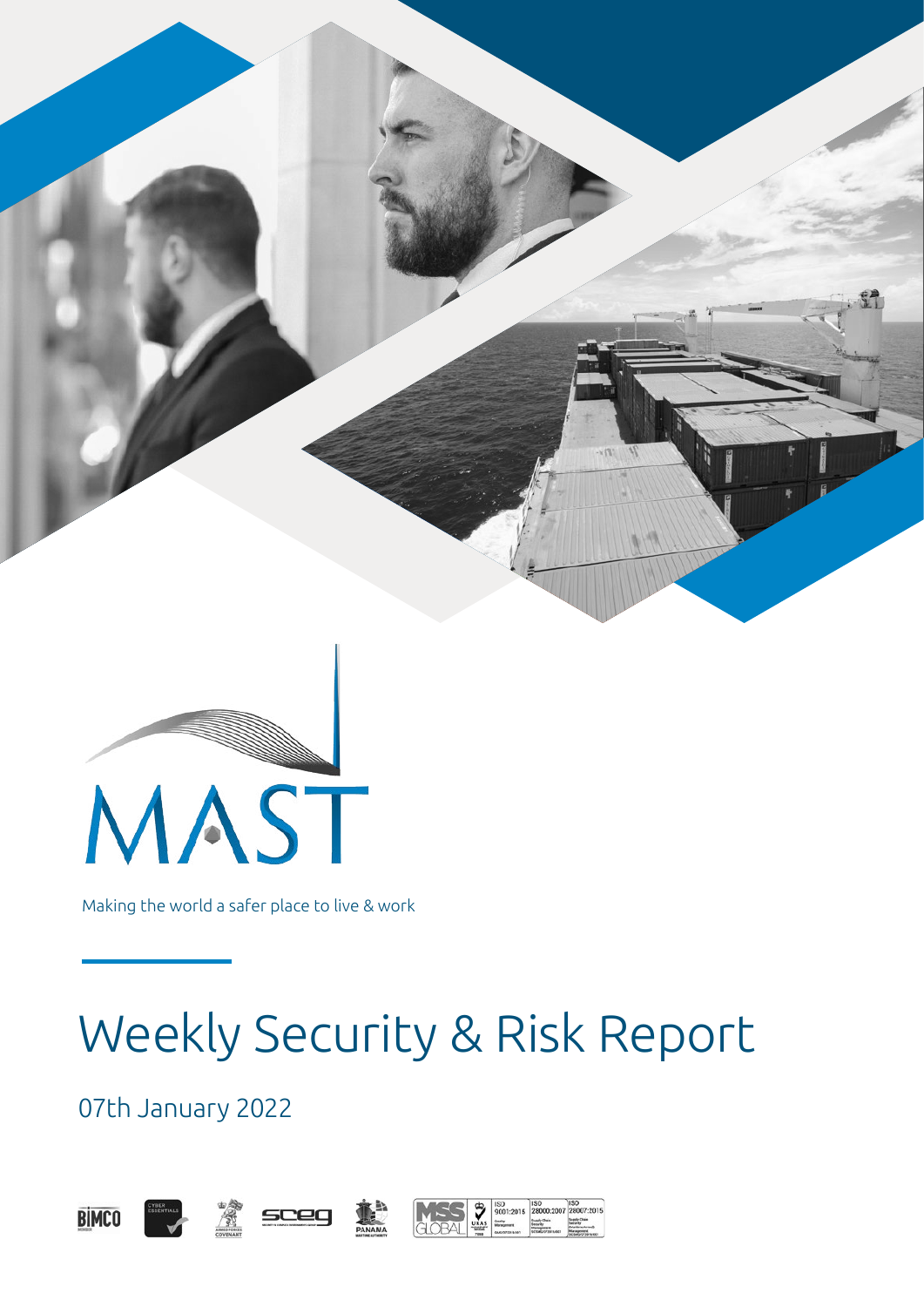### <span id="page-1-0"></span>**MAST Intelligence**

**UK Domestic International Incidents Industry and SIA updatesSEA** LAN **West Africa Indian Ocean Yeman, Somalia ROW / Europe**

**Weather & Any other points**



This report is copyright of Maritime Asset Security and Training (MAST) © 2022. All rights reserved.

This report is intended to provide general information about maritime intelligence topics but does not provide individual advice and the creators assume no liability for the accuracy, completeness or adequacy of any information contained herein, or though links you will find in it. Furthermore, using this report or sending MAST emails does not create a service providerclient relationship. It is intended only as an introduction to ideas and concepts only. It should not be treated as a definitive guide, nor should it be considered to cover every area of concern or regarded as an advice.

If you copy from this report, you have to refer to Maritime Asset Security and Training (MAST) Ltd as the source of the copiedmaterial. You may not, except with our express written permission, commercially exploit the content.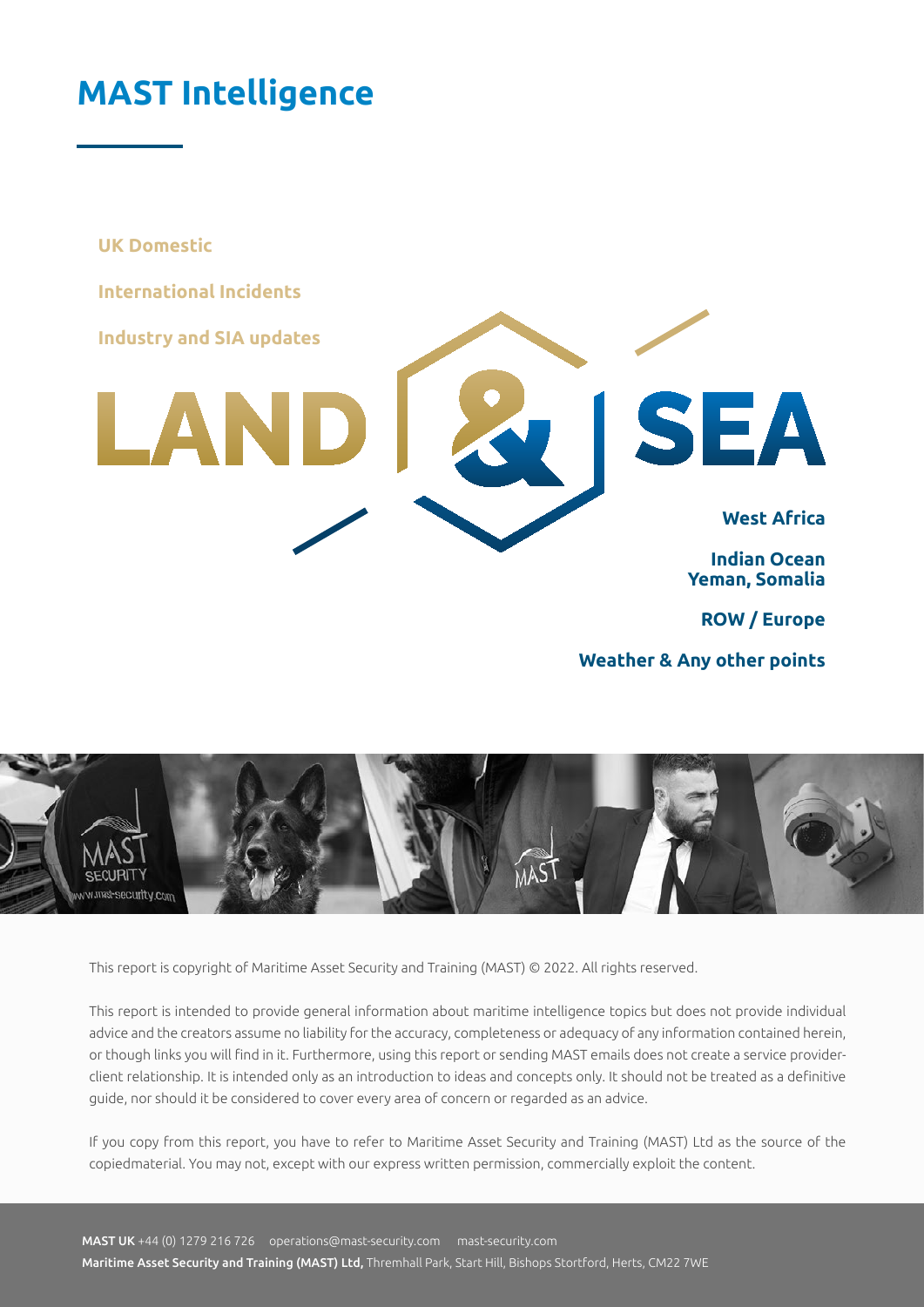### **Issue 313**

Issue 313 of the series reviews, analyses and threat assesses the conflict-affected coastal states of Somalia and Yemen and associated waters, as well as ongoing issues facing the maritime industry in West Africa. The Mediterranean migrant crisis, security issues facing the UK and incidents affecting maritime security are also reported and analysed.

# The Security and Risk Report Series focuses on

- Operational risks in areas of instability which could affect the safety of commercial and private vessels and personnel ashore and at sea.
- In country reporting on key countries where civil conflict are directly impacting on maritime operations; and
- Reporting and analysis of incidents of terrorism, piracy and other related criminal activity.

MAST has a global reach and presence, delivering first hand, accurate and exclusive intelligence. MAST is entrenched and committed in continuing to support and promote the awareness of the very real risks that seafarers and other stakeholders face.

This Intelligence Report Series is a brief snapshot of MAST's Intelligence capabilities. MAST Intelligence specialises in providing clients with a suite of products and services, including; political and economic risk analysis, detailed port and vessel security briefs, vessel passage plans, threat and risk mitigation and travel risk management.

Working closely in conjunction with a host of experts, MAST Intelligence offers a market leading service pertaining to all maritime affairs.

Follow MAST on LinkedIn and Twitter to keep abreast with these insightful weekly reports and more including real time security updates.

### Content

| 4 |
|---|
| 5 |
| 6 |
|   |
| 8 |
| 9 |
|   |

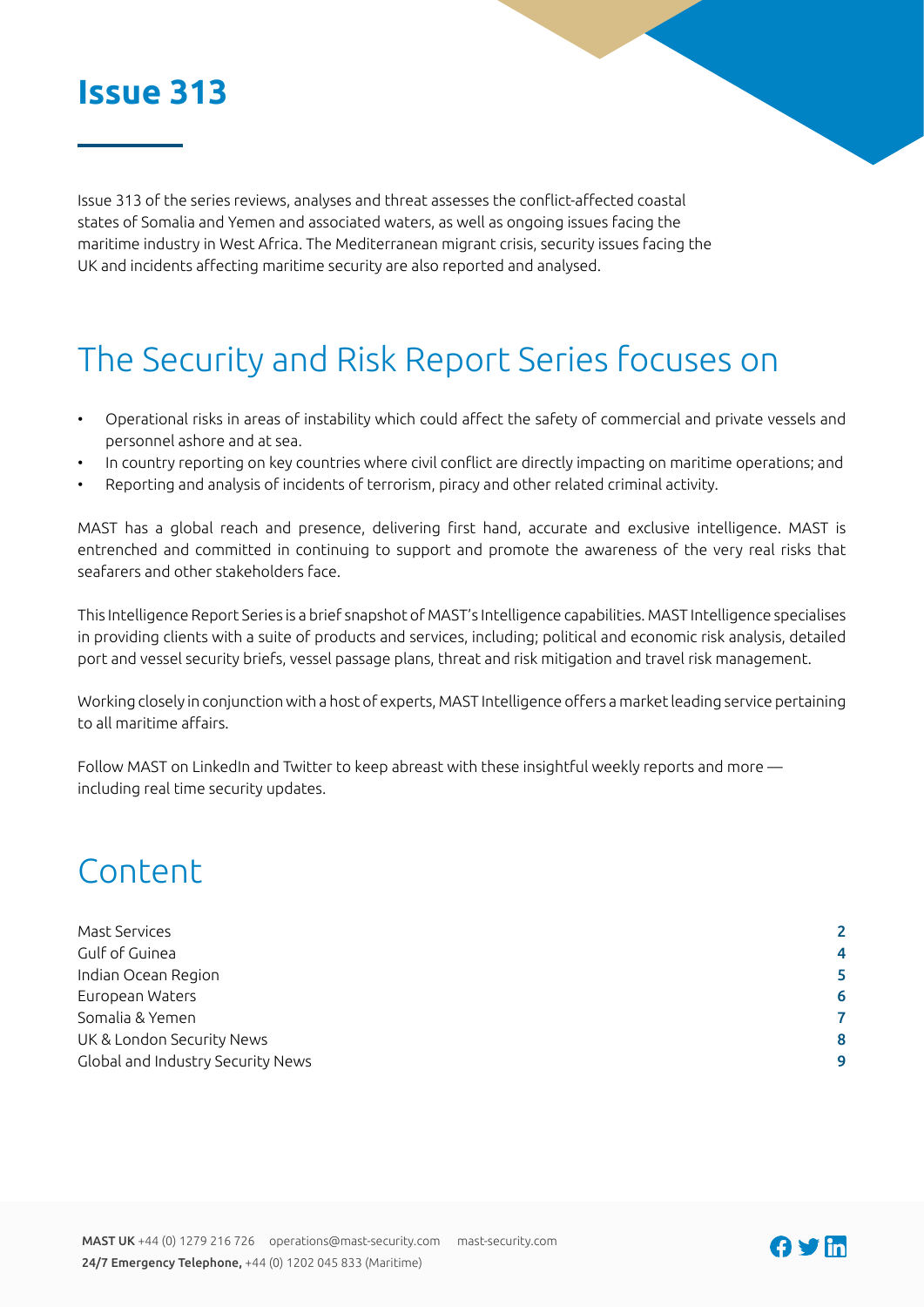### <span id="page-3-0"></span>**Gulf of Guinea**

Nigeria's Upstream Regulatory Petroleum Commission (NURPC) said on Dec. 30th that Nigeria recorded a huge deficit of almost 200 million barrels in the first 11 months of 2021. The reduction was blamed on rising crude oil theft, old infrastructure and poor security on the country's waterways, ThisDayLive reported.

#### **Incidents**

**1.** Underway fishing vessel boarded by unknown number of armed persons in black-hull speedboat at 0300 UTC in position 01:34N - 009:05E, approx 32nm West of Benito River, Equatorial Guinea. Unconfirmed report state one crew killed, six crew abducted, including Captain. FV sailed Sw toward FPSO for assistance. Equatorial Guinea Navy informed. Incident ended. Awaiting update. Reported (MDAT/Source) 30th Dec.

#### **10 Killed As Nigerian Navy Storms Kidnappers' Hideout In Anambra**

Nigerian media reported on Dec. 31st that Nigerian Navy personnel stormed a kidnappers' hideout, killing 10 and wounding several others. Five arrests were made during the assault, which took place on Friday at around 1:20am in an area of Ochan forest were they had been told the camp was hidden. As well as operating in waterways, the kidnappers were believed to have been involved in the kidnap of a local traditional ruler in Nov. 2021.

#### **Military destroys 1,423 illegal refining sites in 2021-DHQ**

Media outlets in Nigeria reported on Dec. 31st that the country's Defence Headquarters (DHQ), had reported that the country's military had destroyed some 1,423 illegal oil refinery sites in 2021. The Director Defence Media Operations Maj.-Gen Benard

Onyeuko told reporters: "The efforts led to the demobilization of about 1,423 illegal oil refining sites (each of which contains many camps), over 4,929 storage facilities and 536 large wooden boats, popularly called 'Cotonou boats' among others. 13 ships laden with crude oil cargo, 9 barges, 137 trucks and other types of vehicles conveying illegally refined products. Additionally, about 40 million litres of crude oil and 67 million litres of illegally refined products, mostly AGO, were recovered from the criminals."

#### **Navy boss decries personnel colluding with criminals on nation's waterways**

Vice Admiral Awwal Gambo, Chief of Naval Staff, Nigeria, has warned naval personnel that he will not tolerate involvement with oil thieves and pirate gangs by his personnel. He said: "While there are significant achievements in the various maritime crimes, there are pockets of personnel still colluding with criminals to sabotage these efforts."

*For further information, please click here.*

#### Gulf of Guinea Piracy & Maritime Crime Figures

#### 2021

Incidents reported: 56 (MDAT-GoG/Others) Crew kidnapped: 46 (IMB, MDAT) Vessels hijacked: 1 (MDAT-GoG)

#### 2020

Incidents reported: 132 (MDAT-GoG) Crew Kidnapped: 130 (IMB) Vessels Hijacked: 3 (IMB)

#### 2019

**4**

Incidents reported: 111 (MDAT-GoG) Crew kidnapped: 121 (IMB) Vessels hijacked: 4 (IMB)

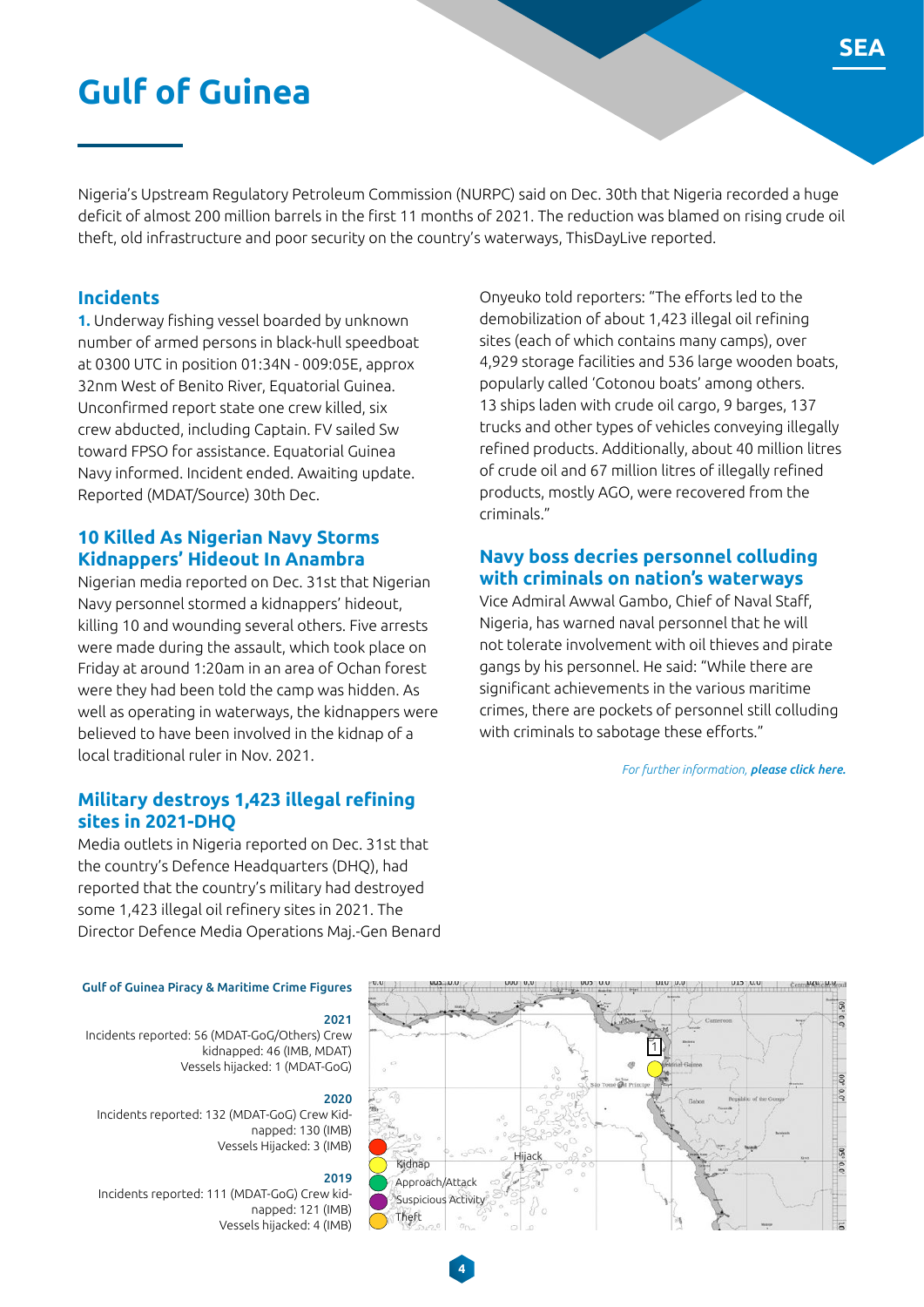### **Indian Ocean Region**

Yemen's Houthi rebels have seized a UAE-flagged vessel off Hodeidah in the Red Sea, claiming that it was transporting military supplies and had entered waters under their control without permission. The Saudi coalition described the incident as 'piracy'. The incident was initially reported by UKMTO on Jan. 3rd.

#### **Incidents**

Report indicates UAE-flagged MV attacked at 2150 UTC in position 15:13N - 042:12E, approx 23nm West of Ras Issa Oil Terminal, Yemen. Unconfirmed report states vessel hijacked by Houthi rebels. Awaiting confirmation. Reported (UKMTO/Source) 2nd Jan.

#### **US Navy seizes \$4 million in drugs**

Two U.S. Navy ships seized 385 kilograms of heroin worth approximately \$4 million from a stateless fishing vessel transiting the Arabian Sea, Dec. 27th. U.S. Coast Guard personnel embarked aboard USS Tempest (PC 2) and USS Typhoon (PC 5), operating as part of CTF 150, with the Combined Maritime Forces, discovered the illegal shipment while conducting a flag verification boarding in accordance with customary international law. The confiscated drugs were destroyed at sea by U.S. forces.

#### **U.S. Navy Seizes 1,400 Assault Rifles During Illicit Weapons Interdiction**

Homeland Security Today reported on Jan. 3rd that ships from the US Fifth Fleet conducted a VBSS in the north Arabian Sea on Dec. 20th and discovered around 1,400 AK-47s and 226,000 rounds of ammunition hidden on board the vessel. The stateless vessel was assessed to have originated in Iran and transited international waters along a route historically used to traffic weapons unlawfully to

the Houthis in Yemen, HS Today said. Five crew who claimed to be from Yemen will be returned to the country. After removing the illicit cargo, the US Navy believed the vessel was a hazard to shippinng and scuttled it.

#### **India, Russia to boost defence ties in Indian Ocean region**

The Economic Times reports that India and Russia plan to increase ties in the Indian Ocean Region. The move could see an increase in Russian naval port calls as well as joint exercises between the two countries' navies, with the possibility of trilateral naval drills in the future. Russia has recently enhanced its ties in the region with new agreements with Sri Lanka and is a dialogue partner in the Indian Ocean Rim Association.

#### **Bangladesh, Maldives join hands for Indian Ocean region security**

The Maldives and Bangladesh have signed an agreement which will see the two countries work more closely on maritime security issues such as piracy, organised crime and drug smuggling at sea, New Age Bangladesh reported on Jan. 4th.



#### *For further information, please click here.*

MAST Note: This chart will be replaced as soon as Admiralty UK releases the updated version.

**5**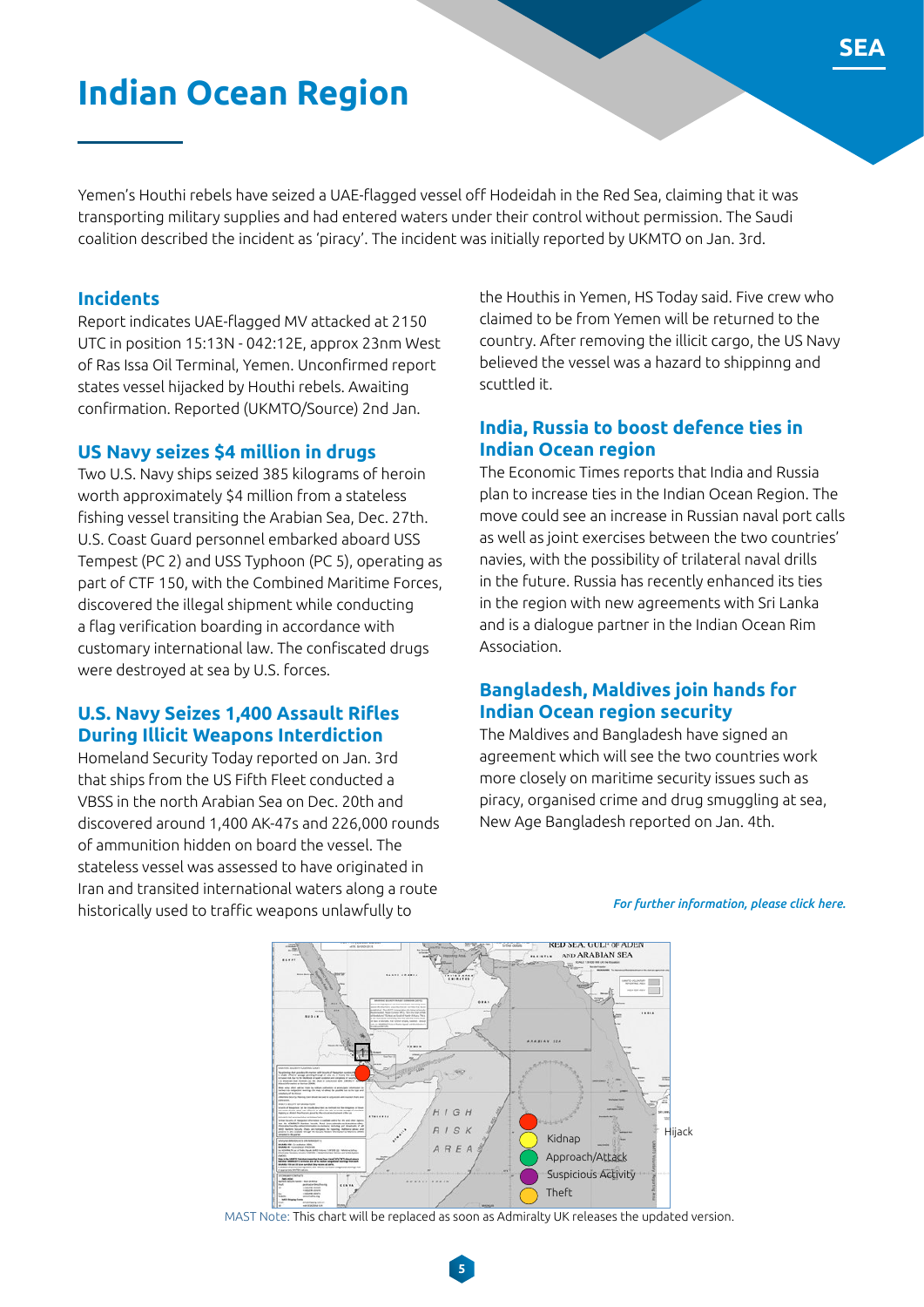### **European Waters**

The number of people who crossed the English Channel in small boats last year was treble the number for 2020. Figures compiled by the BBC show at least 28,431 migrants made the journey in 2021. On Tuesday 4th, a further 66 people arrived off Kent in two small boats, The Guardian reported.

**6**

#### **Number of people lost at sea trying to reach Spain 'doubles in a year'**

Spain continues to deal with a significant increase in the number of migrants arriving in the country via the Mediterranean, EuroNews reported on Jan. 4th. This, in turn, has led to a tragic increase in loss of life at sea. EuroNews report that the number of migrants who died trying to reach Spain reached 4,400 in 2020. Caminando Fronteras (Walking Borders) says in its report published on Monday that some 90% of those lost perished on 124 boats shipwrecked on their way to Spain's Canary Islands in the year to Dec. 20th, EuroNews said. The figure quoted by the NGO is significantly higher than the IOM total of 955 persons missing or lost at sea in 2020.

#### **Three people smugglers arrested for murder after 16 people drowned at sea**

Metro reported on Dec. 29th that Greek authorities had arrested and charged three people with murder, following the deaths of 16 people who were trying to cross the Mediterranean from Turkey to Italy. Their boat capsized off Paros, Greece. Sixty three people were picked up from the shipwreck by Greek rescuers, including the trio who were later arrested for their involvement in trafficking and suspected murder. The trio has been accused of causing an accident at sea, intentional manslaughter and membership of a criminal organisation.

#### **Bodies of 27 migrants found on beach in Libya**

InfoMigrants reported on Dec. 27th that the authorities in Libya had reportedly recovered the remains of some 27 people believed to have died in shipwrecks off the country. The bodies were collected by staff from the Red Crescent from beaches around Al-Alous, around 120km from Tripoli.

#### **67 people rescued from boat in English Channel**

Sky News reported on Dec. 25th that some 67 people had been rescued from the English Channel by Border Force personnel. Two small boats were involved in the incident, Sky said, also reporting that French authorities had intercepted a third boat that day. Those rescued by Border Force were transferred to Dover, where they will be processed.

#### **UK court overturns convictions of 4 asylum seekers who crossed English Channel**

Middle East Monitor reported on Dec. 24th that the convictions of four asylum seekers who travelled to the UK in small boats across the English Channel, had had their convictions revoked on appeal. The UK Court of Appeal acknowledged a lack of proof that they intended to illegally enter the country, MEMO reported. The four were accused of steering small boats on their journeys in 2019 and 2020.

#### **UNHCR regrets loss of life in the Aegean Sea**

UNHCR, the UN Refugee Agency, is deeply distressed by the recent tragic death toll in Greece's Aegean Sea. At least 31 people lost their lives in three separate shipwrecks between 21st and 24th December, while an unknown number are still missing. More than 160 people were rescued by the Hellenic Coast Guard, with support from the country's navy and air force, as well as merchant and private vessels. UNHCR commends the efforts of all those involved in bringing survivors to safety.

#### **German NGO rescues over 400 migrants over Christmas weekend**

Sea-Watch rescued over 400 people over the weekend of Dec. 25th-26th, DW reported on Dec. 27th. All 446 rescued migrants were taken on board the Sea-Watch 3, following five rescue operations over the weekend, the paper reported. A pregnant woman and two-week old baby were among those rescued. The end of December saw a significant number of rescue operations take place in the Mediterranean, as well as many fatalities.

*For further information, please click here.*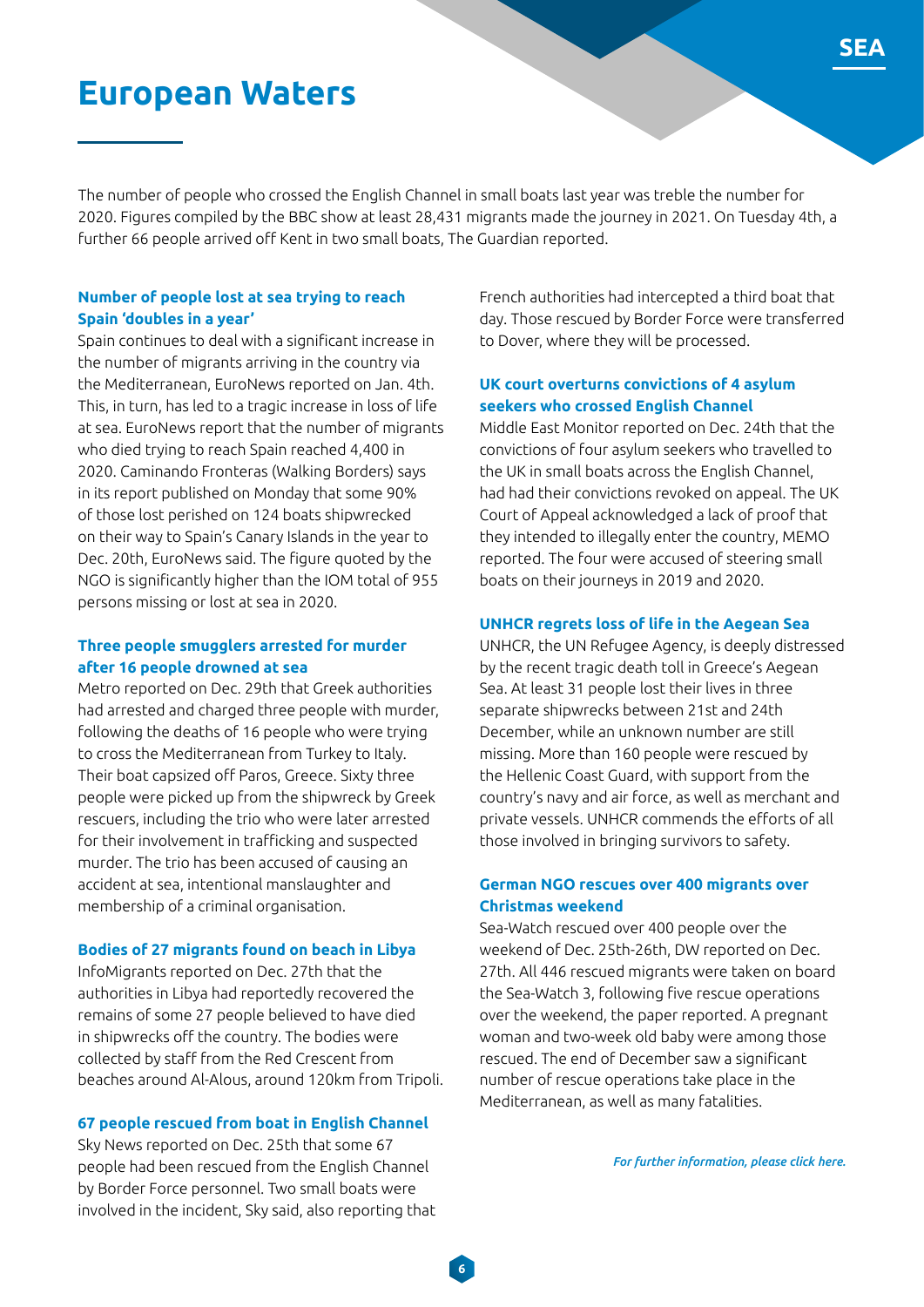### **Somalia & Yemen**

Yemen's Houthi rebels have seized a UAE-flagged vessel off Hodeidah in the Red Sea, claiming that it was transporting military supplies and had entered waters under their control without permission. The Saudi coalition described the incident as 'piracy'. The incident was initially reported by UKMTO on Jan. 3rd.

#### **National Action Plan for Women in the Somali Maritime Sector**

Efforts to enhance opportunities for Somali women in their country's maritime sector took a significant step forward recently with a national gathering aimed at establishing the next actions in this field. EUCAP Somalia, together with the UN Mission to Somalia (UNSOM), is supporting the Ministry of Ports and Marine Transport (MPMT) and the Ministry of Women and Human Rights Development (MWHRD) in implementing the Women in the Maritime Sector (WiMS) project, EUCAP Somalia reported on Jan. 4th.

#### **Somalia opens consultative talks**

Xinhau reported on Jan. 4th that Prime Minister Roble had begun consultative talks intended to speed up the country's electoin process. The Office of the Prime Minister said the meeting brought together the presidents from Jubbaland, HirShabelle, SouthWest, Puntland, Galmudug and Banadir Regional Administration. "The meeting mainly focuses on security and the expeditious conclusion of the elections of the House of People," Roble's office said in a brief statement.

#### **Effort to suspend Prime Minister fails**

AFP reported on Dec. 27th that Somali President, Mohamed Abdullahi Mohamed, announced that he was suspending Prime Minister Mohamed Hussein Roble, following a spat over the country's delayed elections. Accusing Roble of corruption, the office of the president's statement also accused the premier of interfering with an investigation into a land grabbing case. Roble, however, has defied the order.

#### **UN closes passenger operations at Mogadishu**

At the request of the Somali Government, the United Nations in Somalia has closed its passenger operations facility (known as MOVCON) at the Aden Adde International Airport, effective 24th December 2021.

#### **Yemen: Saudi-led coalition targets Sanaa**

Al Jazeera reported on Jan. 5th that Saudi coalition forces had launched a number of air strikes on suspected Houthi targets in Sana'a, following the seizure of a vessel in the Red Sea. State TV said that the strikes had hit workshops and warehouses associated with Houthi drone production. The coalition destroyed five drones which were heading for Saudi Arabia on Monday, the media outlet added.

#### **UN suspends some Yemen relief projects**

The UN's Office for the Coordination of Humanitarian Affairs (OCHA) has been forced to suspend some relief programmes in Yemen due to a funding issue. On Twitter, on Jan. 4th, they said: "Lack of funding is forcing aid agencies to cut or reduce some critical assistance programs, including food, nutrition, health and WASH."

#### **Saudi Arabia launches forum for confronting Houthi terrorism**

The authorities in Saudi Arabia have created a forum for advocates and scholars from Yemen which it hopes will work to counter terrorism in the country, Arab News reported on Jan. 5th. Minister of Islamic Affairs Sheikh Abdullatif Al-Asheikh affirmed the support of his country for the initiative, acknowledging that scholars play an important role in the country.

#### **UN urges Yemen govt to allow new equipment for Sanaa airport**

The UN has called on Yemen's internationally recognised government to permit new comms equipment to be installed at the Houthi held airport in Sana'a. Flights in to the airport have been largely stopped by a coalition blockade, but aid flights are exempt, the New Arab reported on Jan. 1st. The Saudi coalition has accused Houthi rebels of using the airport as a base for missile and drone launches, and bombed it in December.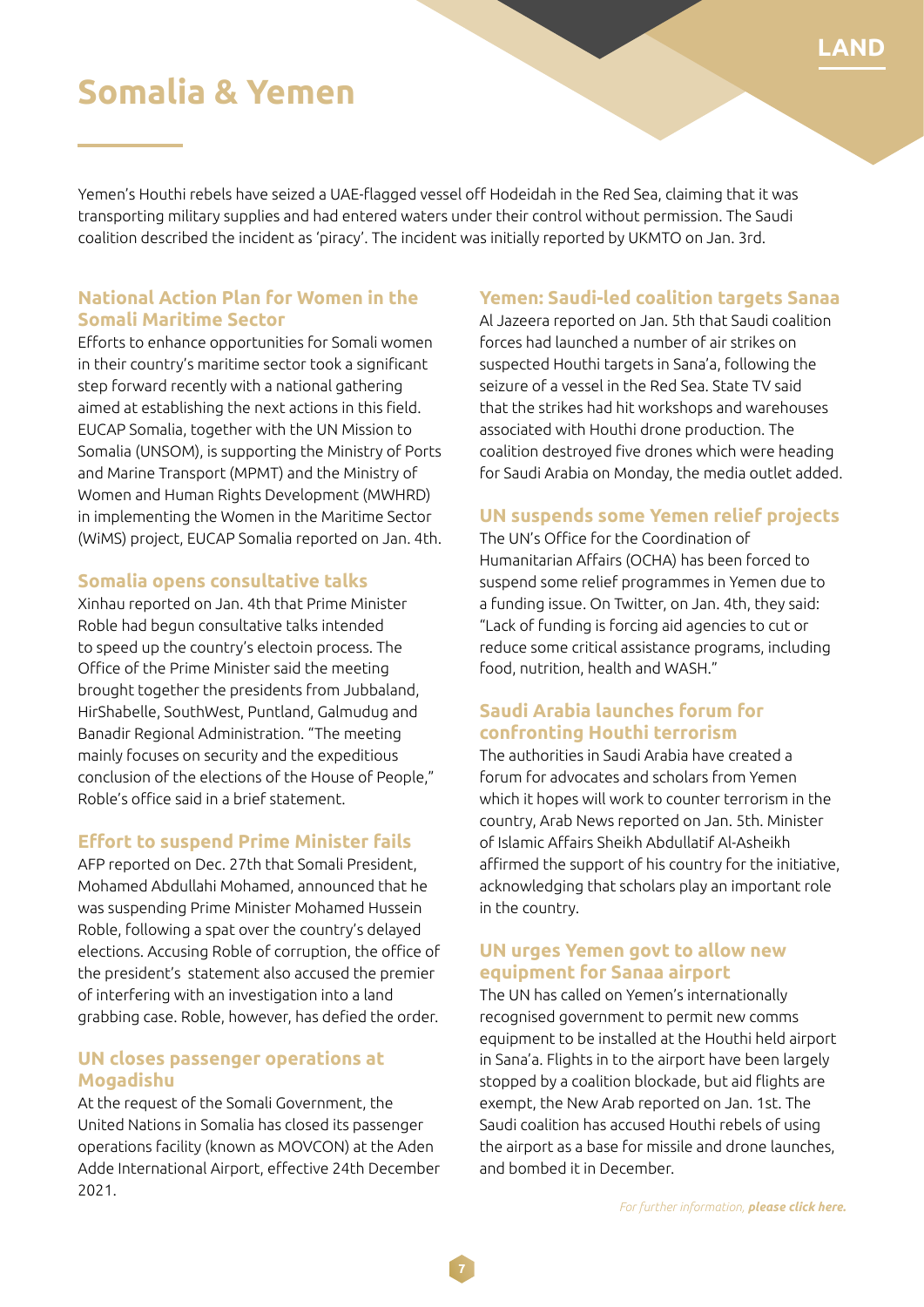### **UK Security News**

New rules came into force on Jan. 4th, which allow the UK government to intervene in the sale of UK companies, if it believes they could harm the UK's national security. The National Security and Investment (NSI) Act – is the biggest shake-up of the UK's national security regime for 20 years, the government said.

#### **Covid lockdowns may have increased UK terrorism threat, says security minister**

UK Security Minister, Damian Hinds, has expressed concern that the UK terror threat may have been worsened by lockdowns aimed at preventing the spread of Covid. Hinds told the Daily Telegraph that "Clearly, logically, when you have more people who are spending more time in their bedrooms at their computer … you are going to get a growth in that tiny proportion of people for whom that is a dark journey." Counter Terrorism Policing said in December that they had disrupted seven 'late stage' terror attacks since the beginning of the pandemic in the UK. Hinds also said that it was wrong to believe that there had only been a rise in Islamic terrorism, with extreme rightwing terrorism also a posing a serious threat.

#### **Almost 100 terror offenders being considered for release from British prisons**

The UK's Parole Board is reviewing the status of 92 terror offenders who are being considered for release, The Independent reported. There are obvious concerns surrounding the process, following high profile terror attacks in the UK by released prisoners who were supposed to have been under probation monitoring, including the incidents in Fishmongers' Hall and Streatham in London. There are currently 218 people in UK prisons for terrorrelated offences, including 71 per cent who are categorised as having extreme Islamist views, and 22 per cent who are said to be extreme right wing terrorists. The figure includes those who have been returned to prison for breaching licencing conditions.

#### **British terrorists should face Treason law for UK attacks**

MP Tom Tughendhat MBE, Chair of the Foreign Affairs Committee, has said that he feels a new UK Treason Law is needed in order to provide the correct response to those who not only commit acts of terror against the UK, but also a "genuine

betrayal" of the UK, it was reported. He cited the horrific murder of MP, David Amess, at his constituency office as an example of why the new law was required.

**LAND**

### **London News**

#### **Two police officers injured using Taser on motorcyclist in violent traffic stop in Croydon**

The Evening Standard reported on Jan. 5th that two police officers had been injured after a motorcyclist became violent during a traffic stop in Croydon. The man became violent and officers deployed their Taser. A knife was found at the scene, and one officerwas treated for concussion, while another suffered a fracture during the incident.

#### **Man knifed to death on west London high street**

London Murder Squad detectives are investigating the first killing of 2022, Evening Standard reported on Jan. 4th. A man in his 40s was reportedly stabbed to death in the early hours of Tuesday, in West Drayton. The incident took place close to the scene of another stabbing on Dec. 30th.

#### **Sadiq Khan to invest almost £50m additional funding to reduce crime across London**

A new package to tackle crime in London was unveiled by Mayor, Sadiq Khan, at the end of December. The London Crime Prevention Fund will see almost £50 million distributed between London's boroughs over the next three years. Projects will include mentoring and interventions for those at risk from violence, the Evening Standard reported.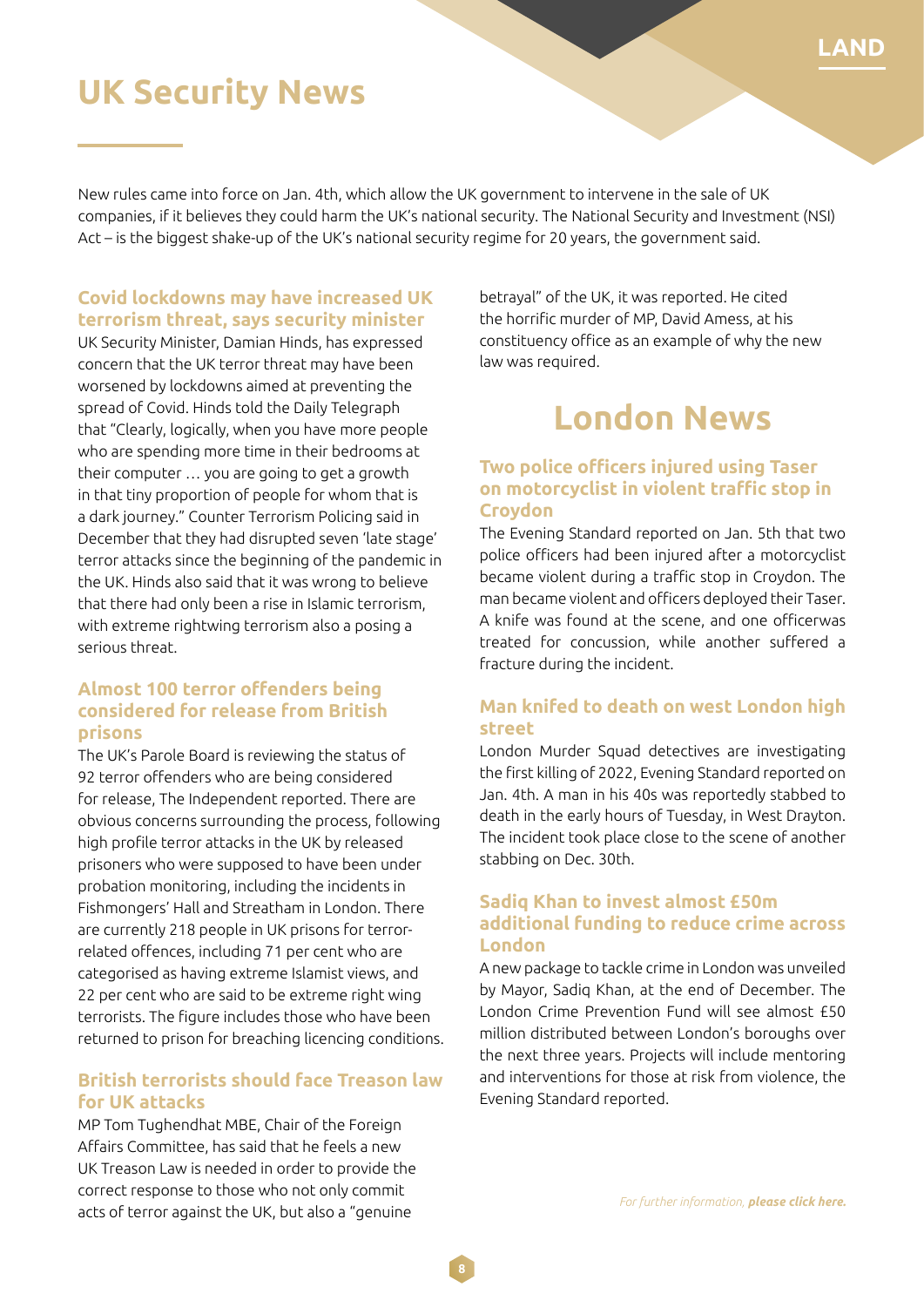### **LAND**

### **Global Security News**

France has opened a terror investigation after one of its citizens was injured by an explosion which hit his car during the Dakar 2022 race. Euronews reported on Jan. 5th that the investigation is ongoing for "attempted murder in relation to a terrorist undertaking".

#### **South Africa parliament fire suspect had explosives - prosecutor**

A man who allegedly set fire to South Africa's parliament was caught with explosives, prosecutors say. Zandile Christmas Mafe is facing five charges including two counts of arson - following the blaze which began tearing its way through the historic Cape Town building on Sunday. The 49-year-old has denied all charges, and his lawyer has said he is a victim of mistaken identity. Mr Mafe is the only person arrested in connection with the fire. The blaze, which totally destroyed the National Assembly, or lower chamber, but injured no one, has shocked South Africa, and the court was packed ahead of Mr Mafe's appearance on Tuesday 4th, BBC News reported.

#### **Nigerian gang leader releases kidnap victims - reports**

The leader of a notorious armed gang in Zamfara state, in northern Nigeria, is reported to have released more than 50 people who had recently been kidnapped. Eyewitnesses saw buses full of hostages heading to the state capital, Gusau. Officials have not said why the group's leader, Bello Turji, decided to release dozens of people. It appears to be part of an effort to persuade the state government to grant him amnesty, local residents say, BBC News reported on Jan. 4th.

#### **Haiti PM Ariel Henry survived assassination attempt - officials**

Gunmen tried to kill Haitian Prime Minister Ariel Henry during an event on Saturday to mark the anniversary of the country's independence, officials say. The incident happened as Mr Henry took part in the ceremony at a church in the northern city of Gonaïves. Video posted online showed the prime minister and his entourage scrambling toward their cars amid intense gunfire. The security situation has deteriorated significantly since the assassination of President Jovenel Moïse last July.

#### **90% of terrorists operating in Afghanistan targeting CPEC projects: Pak's counter-terrorism wing chief**

Deputy Inspector General (DIG) CTD Javed Iqbal Wazir, of Pakistan's counter-terror department, has claimed that 90 per cent of terrorists operating in Afghanistan are targetting China-Pakistan Economic Corridor (CPEC) projects, WION reported on Dec. 30th.

## **Industry and SIA News**

#### **Security Industry Association Announces Women in Security Forum Power 100**

The Security Industry Association has now opened nominations for its SIA Women in Security Forum Power 100. The forum is intended to honour women in the security industry who work as role models and advance diversity, inclusion and leadership in the security industry.

#### **BSIA launches first division of British Security Awards 2022**

Due to take place in June this year, the British Security Awards 2022 is now running regional rounds in its security personnel categories. The awards will celebrate the achievements of security officers and teams throughout the UK and the first phase is identifying regional finalists in five security personnel categories, including Best Newcomer, Best Team, Security Manager of the Year and Service to the Customer. Regional winners will be announced in April and the industry overall will be recognised in 18 categories, Ifsecglobal reported.

*For further information, please click here.*